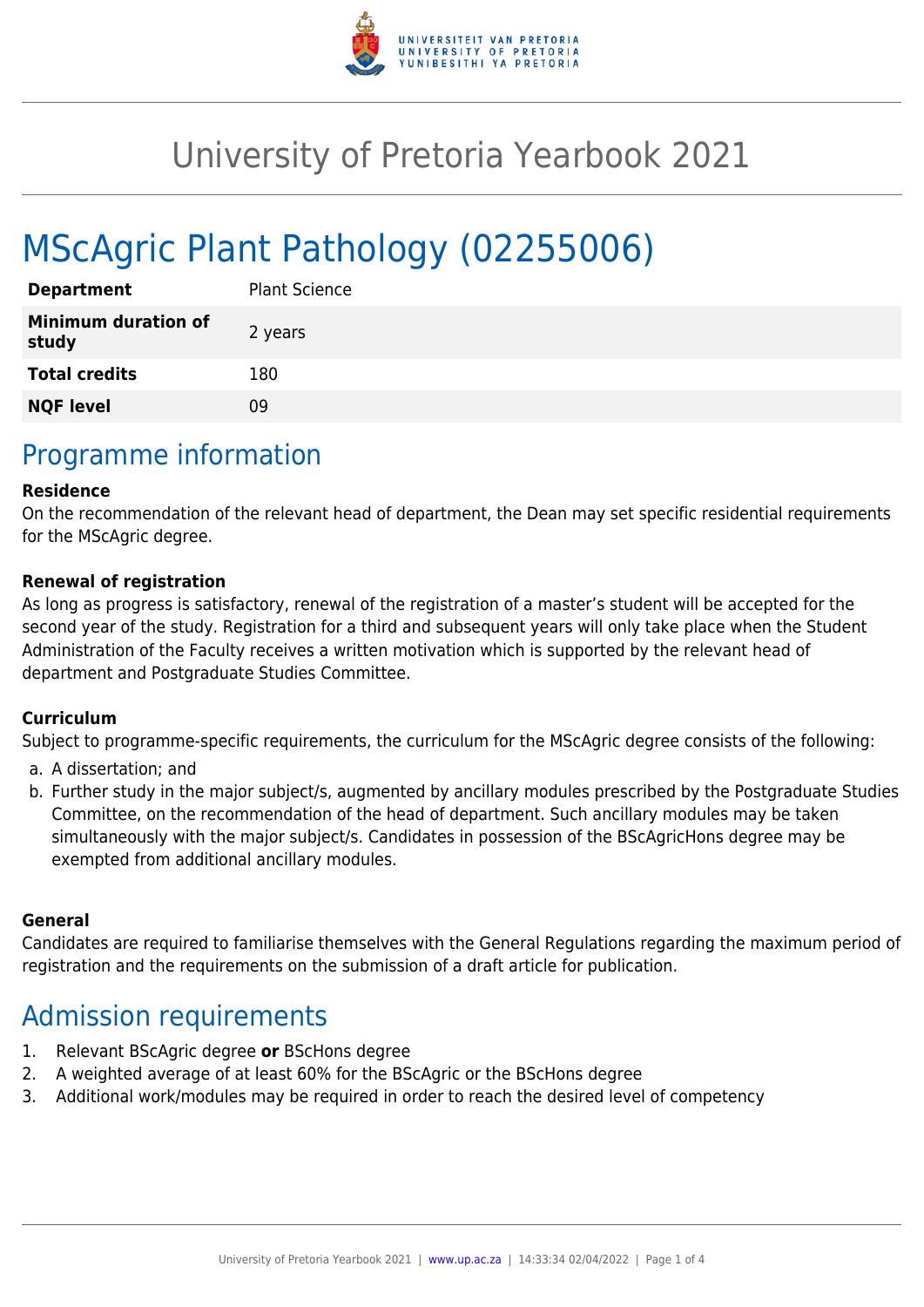

# Examinations and pass requirements

- i. The examinations in the ancillary modules should be successfully completed prior to, or simultaneously with, the examinations in the major subject/s, unless the Faculty Board decides otherwise.
- ii. General Regulation G.12.2 applies to the calculation of marks.
- iii. In order to obtain the MScAgric degree, the candidate must pass all prescribed modules, including the examination in the major subject/s, as well as the dissertation.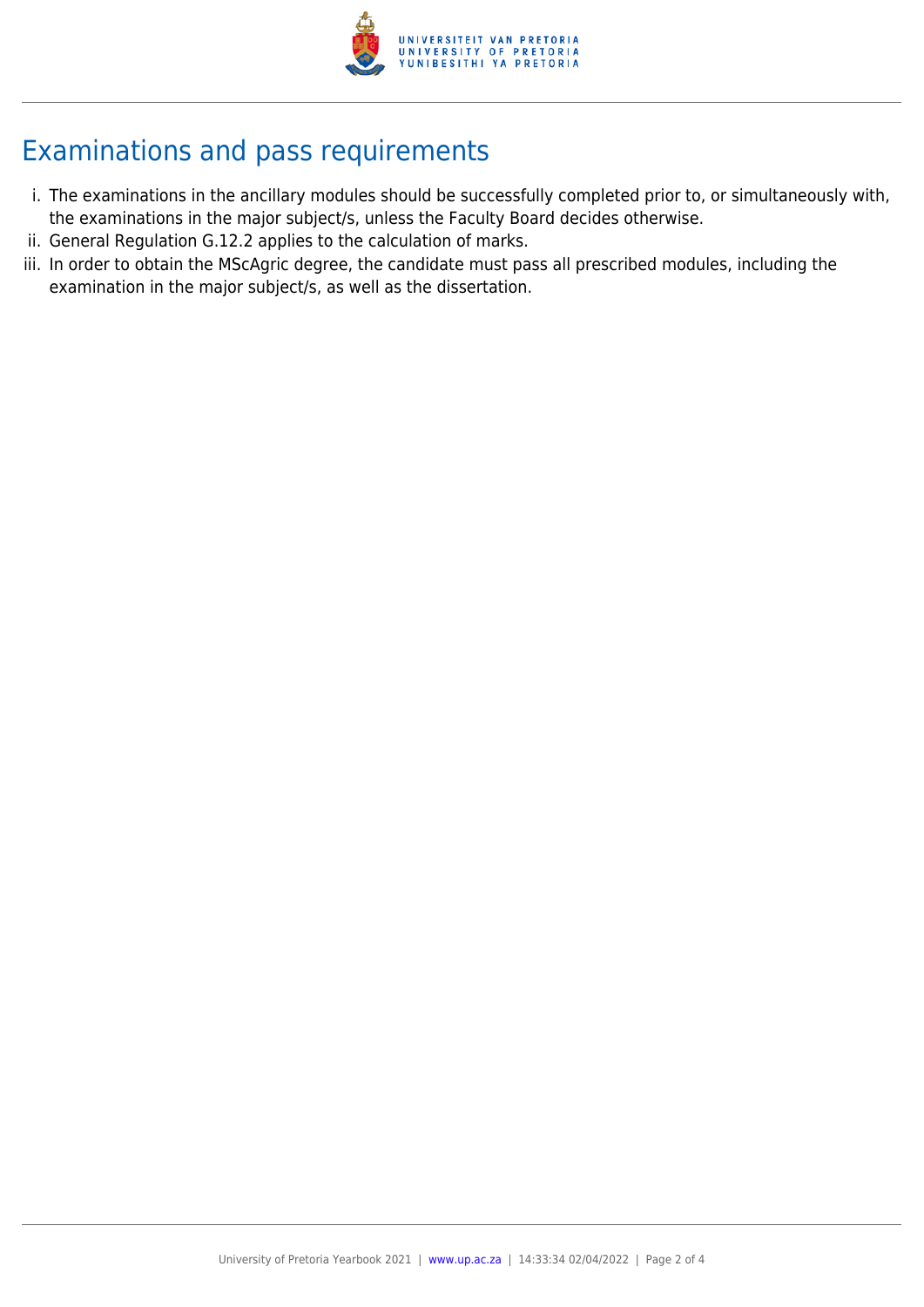

# Curriculum: Year 1

**Minimum credits: 180**

### **Core modules**

### **Dissertation: Plant pathology 890 (PPT 890)**

| 180.00                                |
|---------------------------------------|
| 09                                    |
| No prerequisites.                     |
| Module is presented in English        |
| Department of Plant and Soil Sciences |
| Year                                  |
|                                       |